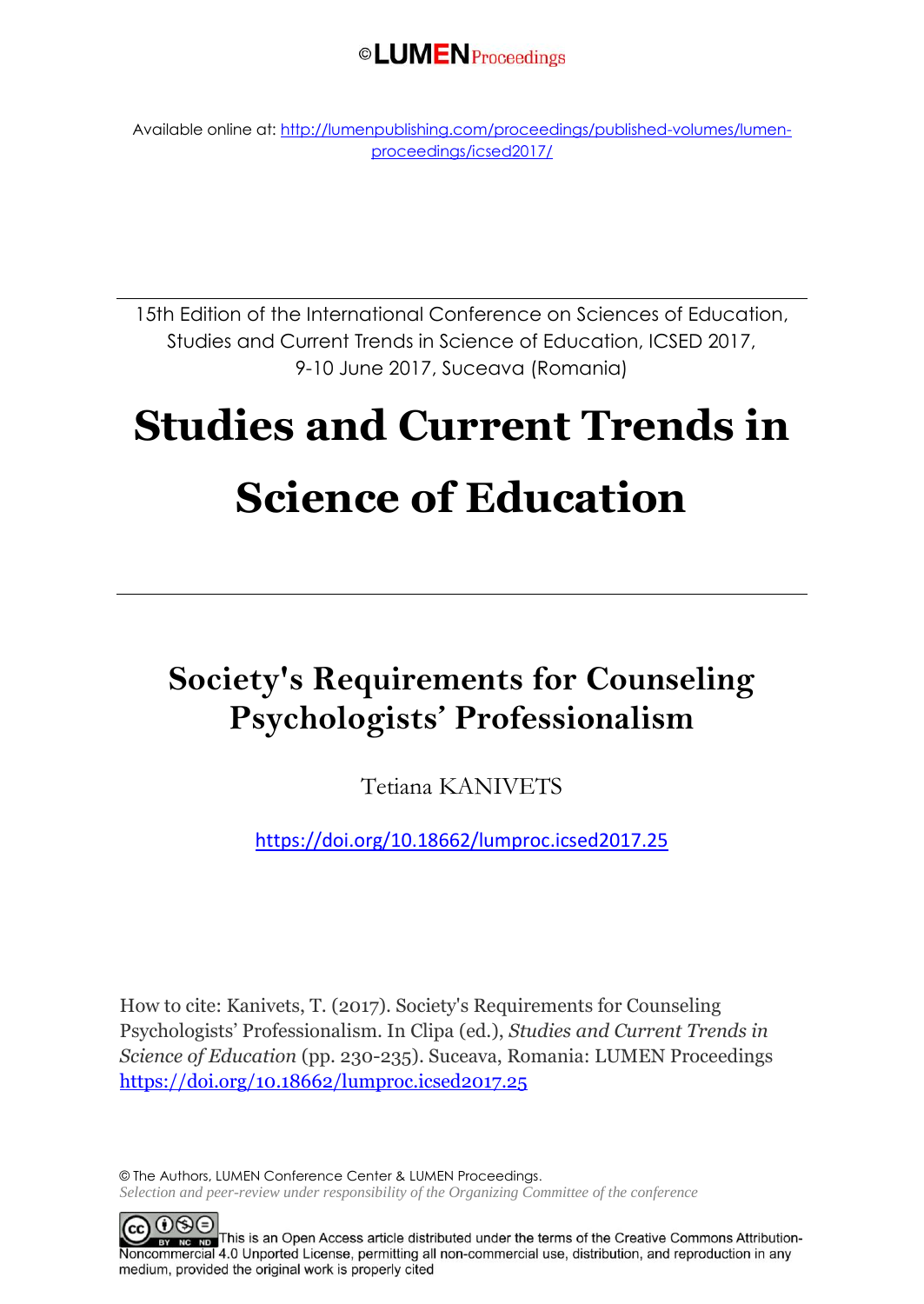### ©LUMENProceedings

# **Society's Requirements for Counseling Psychologists' Professionalism**

#### Tetiana KANIVETS<sup>1</sup>

#### *Abstract*

*The relatively young age of the profession means that its mission, objectives, standards and social role are still in the process of development. Due to the fact that each human is unique, counselors should help their clients live their lives and fully enjoy living, thus helping them to remain in good physical and mental health. We conducted a sociological survey among students to find out their requirements for the professional level of modern counseling psychologists. Because of numerous social and economic challenges, modern society is in great need of counselors who, in their turn, should meet the unique needs of their clients Being aware of the general laws of human functioning, counselors teach clients to live and enjoy living, as there is a strong link between individuals' physical and mental health. However, to be efficient counselors need to know and meet the social requirements for modern psychologists. The author discusses the requirements of society for counselors' professionalism which should be developed during their university training.*

**Keywords:** students, education, diagnosing, social role.

#### **Introduction**

More and more people seek help when they cannot cope with the problems of today. These include difficulties relevant to work or unemployment, marriage and family, health, education, communication, etc. Thus, counselors can be helpful in different areas of human life.

The relatively young age of the profession means that its mission, objectives, standards and social role are still in the process of development. Despite the fact that counseling as a profession is quite young and still under development, its social impact is immense.

#### **Analysis of latest research and publications**

Different aspects of practicing psychologists' training and work have been studied by a number of Ukrainian researchers, among whom are

*https://doi.org/10.18662/lumproc.icsed2017.25*

<u>.</u>

*Selection and peer-review under responsibility of the Organizing Committee of the conference*

CC O S E<br> **EXECUTE:** This is an Open Access article distributed under the terms of the Creative Commons Attribution-<br>Noncommercial 4.0 Unported License, permitting all non-commercial use, distribution, and reproduction in medium, provided the original work is properly cited

<sup>1</sup>YuriyFed`kovychChernivtsiNational University, e-mail: Kaniv79@ukr.net.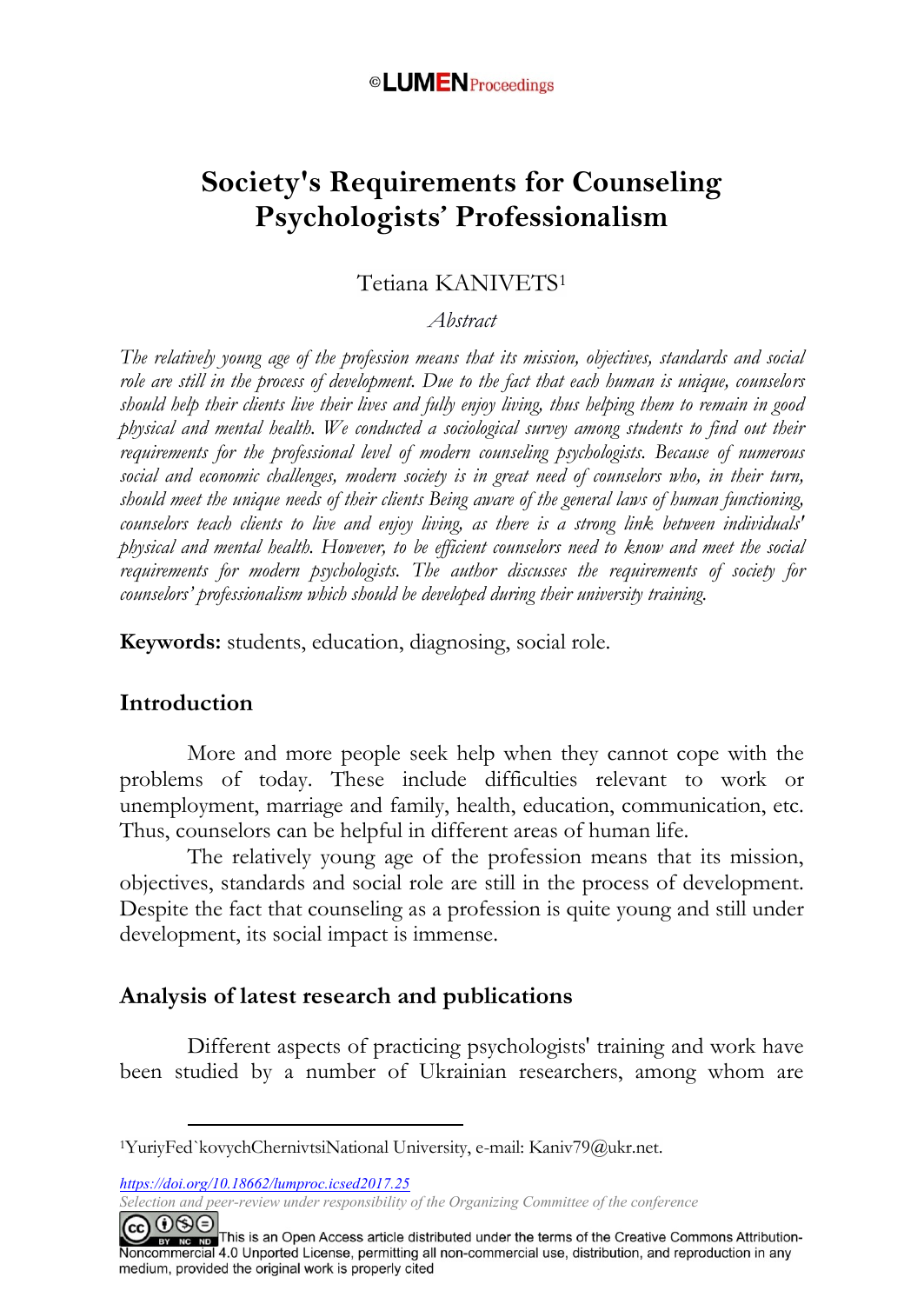O. Bondarenko, L.F. Burlachuk, T.V. Zaychykova,T.B. Ilyina, S.D. Maksymenko, VG Panok, E.O. Pomytkin, N.V. Prorok, L.M. Karamushka, O.V. Kyrychuk, V.V. Rybalka, V.P. Romanenko, V. Fedorchuk, I.I. Tsushko, N.V. Chepeleva, S.K. Shandruk, M.V. Shaplavsky, N.F. Shevchenko, O. Shynkarenko et al.

Today counselors are doing a wide range of activities aimed at promoting harmonious development of personality. Psychologists promote clients' mental health and positively affect their emotional and physical conditions. While social workers focus on individual aspects of social life and clinical psychologists deal mainly with diagnosing and treatment of people with a variety of emotional and psychological problems, counseling psychologists handle the whole of individual's life, which includes family, work, leisure, intellectual development, spirituality and emotional well-being. The role of counseling psychologists has changed in many ways in recent years. The practice of counseling used to be limited exclusively to schools and career guidance, but since 1950-1960s the understanding of subject, functions and objectives of psychological counseling have changed radically. Counseling is increasingly focusing on the individual aid to integrate the person and harmonize their economic, social and personal interests, to promote their personal development and self-realization, to assist them in choosing and changing professions, to improve their interpersonal communication; to help them resolve their problems of life as well as to develop their appropriate behaviors in different situations (Panok, 2002, p.31).

# **Objective**

Being aware of the general laws of human functioning, counselors teach clients to live and enjoy living, as there is a strong link between individuals' physical and mental health. However, to be efficient counselors need to know and meet the social requirements for modern psychologists.

# **Results and discussion**

We conducted a sociological survey among students to find out their requirements for the professional level of modern counseling psychologists. The sample included 2500 students, aged 19 to 22 years, from ChernivtsiNationalUniversity named after Yuri Fedkovych and Ternopil Experimental Institute of Teacher Education. The key question in the proposed questionnaire was: "In which areas of psychological help should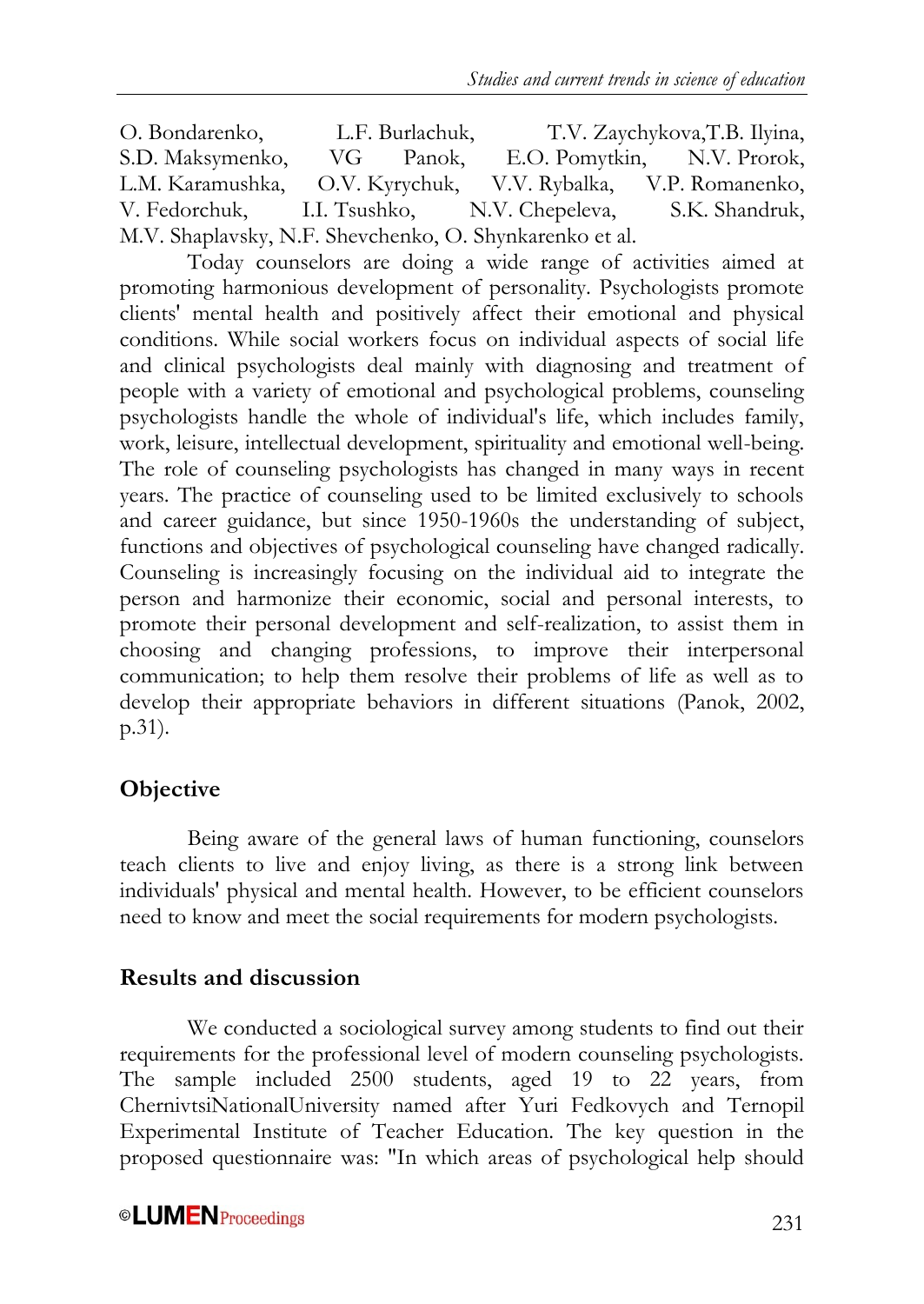the consulting psychologist be competent?" The following possible answers to this question were suggested by O.F.Bondarenko (Braun & Krystensen, 2001, pp. 14-16).

1. Mental (and spiritual) development of children.

2. Existential and personal problems of adolescents.

3. Marriage and family.

4. Mental and physical health.

5. Psychological help to the dying and their relatives.

6. Old-age problems.

7. Prison, hospital, barrack, campus.

8. Psychological assistance and support in crisis situations: sudden death, attempted suicide, rape, betrayal, loss of love, work, etc.

9. School counseling.

10. Career counseling.

11. Psychological assistance relating to cross-cultural issues, barriers in adaptation, ethnic prejudices and stereotypes overcoming, etc.

12. Management counseling (organizational counseling).

The respondents were allowed to make 1 to 12 choices from the answers.

Having analyzed the respondents' answers, we obtained the following results:

1. 60% of the respondents made 10 to 12 choices, arguing in an interview that followed, that all these problems constantly arise or may arise at any time during each individual's life.

2. 35% of the respondents made 6 to 9 choices, explaining that each of these areas of psychological help are intertwined, so a professional psychologist would not be able to help in one area without being good at another area.

3. Only 5% of the respondents made 2 to 5 choices, arguing that it was these problems that they were facing at that time or recurred on a regular basis.

The most popular psychological support areas included marriage and family; psychological problems and personal care, psychological assistance and support in crisis situations: sudden death, attempted suicide, rape, betrayal, loss of love, work, etc.; school counseling; career counseling; psychological assistance relating to cross-cultural issues, barriers to adaptation, ethnic prejudices and stereotypes overcoming, etc.; management counseling (organizational counseling).

In the second place were mental (and spiritual) development of children; existential and personal problems of adolescents.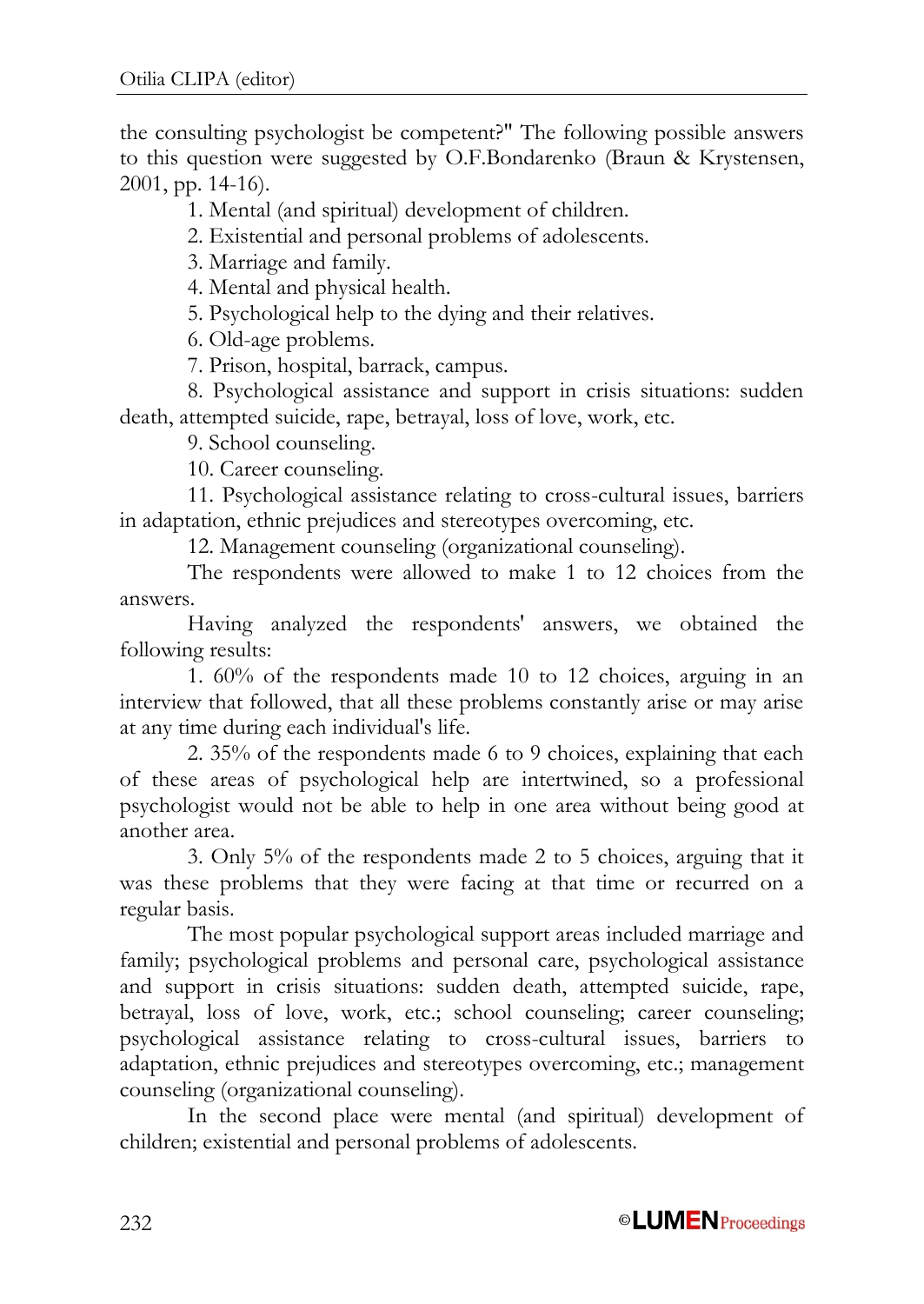In the third place were psychological help to the dying and their relatives; problems of the elderly; prisons, hospitals, barracks, campus.

As can be seen from the analysis results, students' requirements for psychologists and counselors are very high and constantly increasing. Thus, future professionals must be highly competent in all areas of psychological counseling: school counseling, university counseling, substance abuse counseling, rehabilitation counseling, mental health counseling, physical health and health promotion counseling, career and management counseling, family counseling. In addition, counseling psychologists have to master all aspects of applied psychology. In other words, the role of counseling psychologists in today's society is truly unique, because they should be able to use in their work an individual approach to each client and assess the counseling outcomes according to the following criteria: counseling objectives should be determined individually for each client; the client's objectives should be compatible with the values of a specific counselor, although they may not coincide with them; the degree of achievement of counseling objectives should be tangible for every customer.

Since knowledge shapes professional efficiency, such activities analysis can be done by counselors only if they are competent in the following areas (Panok, 2011, pp. 25-26).

1. Human development – understandingof the nature and needs of the individual at all levels of development; normal and abnormal human behaviors; theories of personality; theories of learning in the context of culture.

2. Social and cultural foundations – understandingof social changes and trends, human roles, social subgroups, social principles and behaviors, life styles.

3. Helping relationships – understandingof the philosophical foundations of the assistance process, counseling theories and their applications, assistance to clients in gaining self-knowledge and giving selfhelp, help in personal change making.

4. Group dynamics, process and counseling – theoryand group types, description of group dynamics, work areas and methods of group facilitators, including supervising.

5. The life style and career development – theoriesof career choice, the relationship between career choice and life style, information about the professional activities and education, approaches to career decision-making, career development research methods.

6. Personality assessment – thedevelopment of understanding of personality structures, including methods of data collection and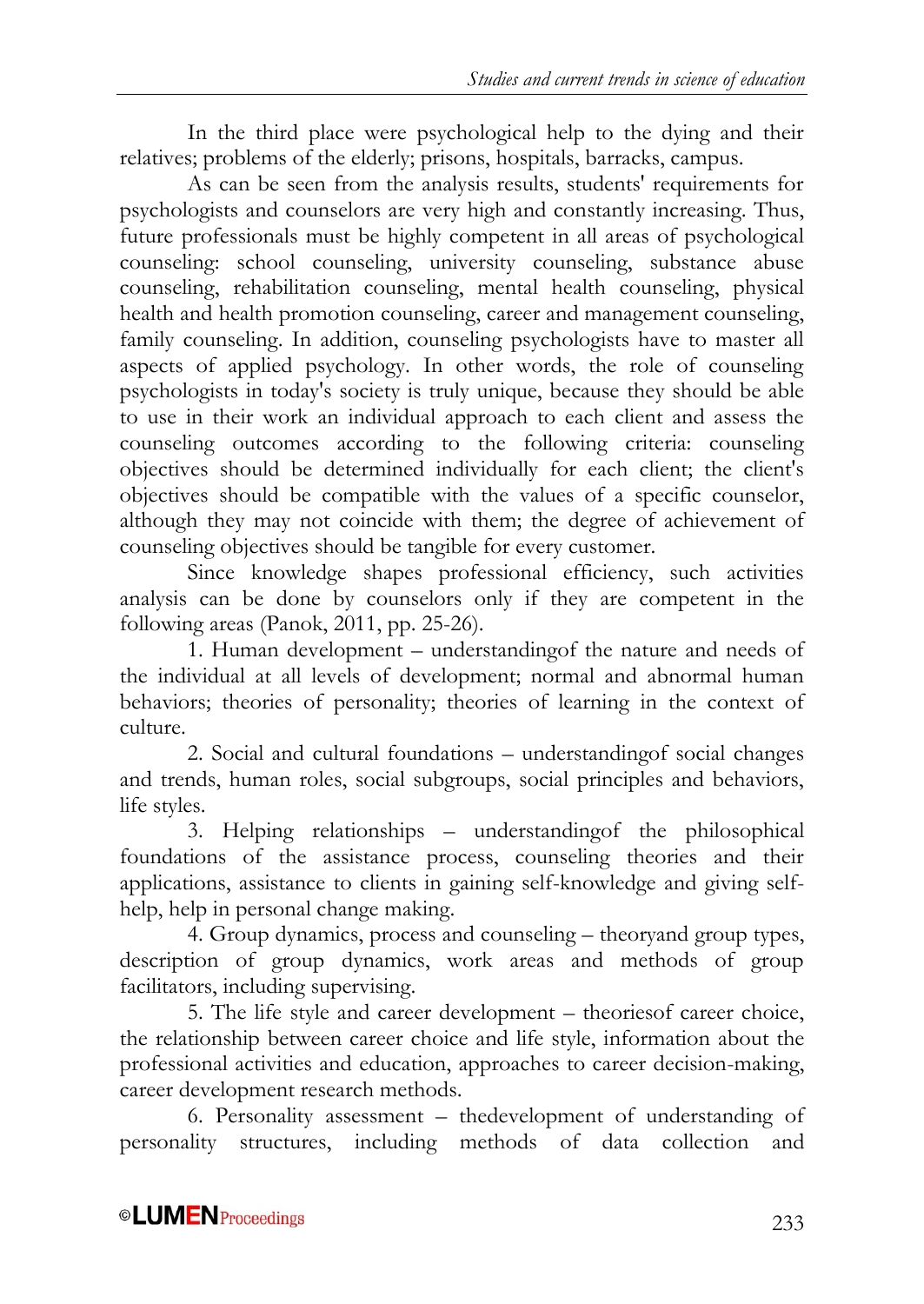interpretation, individual and group testing, case-studies, the study of individual differences, including ethnic, cultural and gender characteristics.

7. Research and results interpretation – statisticalmethods, research design, research development and formulation of proposals.

8. Career guidance – aimsand intentions of professional organizations, ethical principles, regulations, standards of training, certification, licensing, role identification of counselors and other specialists in this area.

Thus, the basic provisions that determine the positive impact of psychological knowledge on counselors' performance include (Panok, 2002, pp. 25-26).

- counselors' efficiency is affected by a specific combination of their beliefs, knowledge and skills;

- professional knowledge can not only be scientific in nature: the accumulation of empirical experience can significantly outpace its conceptualization;

- knowledge gaining is a spiral-like process that consists of other interrelated processes – experiencegaining, information gathering, conceptualization, testing (verification), specification and communication;

- the criterion for professionalism in the specific area is the degree of professional experience integration;

- in creating a system theory of professionalism, theoreticians and practitioners may use different theories, hypotheses, concepts, constructs, models and analogies on condition that new theories are in line with professional values and ethics; the boundaries and limitations of specific theories, hypotheses, concepts, constructs and models used or created are understood, as the nature of metaphors or analogies used.

Thus, counseling is the art, where different practices rely on different existing, or perhaps not yet formulated theories.

The next stage of counselors' training is their development of general skills in all areas of counseling and more special skills in one or two areas of counseling. Students should have all possibilities to do an internship (George, & Krystiani, 2002, pp. 22). The priority of fundamental scientific knowledge and thorough research training of students of counseling should be preserved.

# **Conclusion**

Higher education institutions that train counselors should pay much attention to the development of professional efficiency of their students